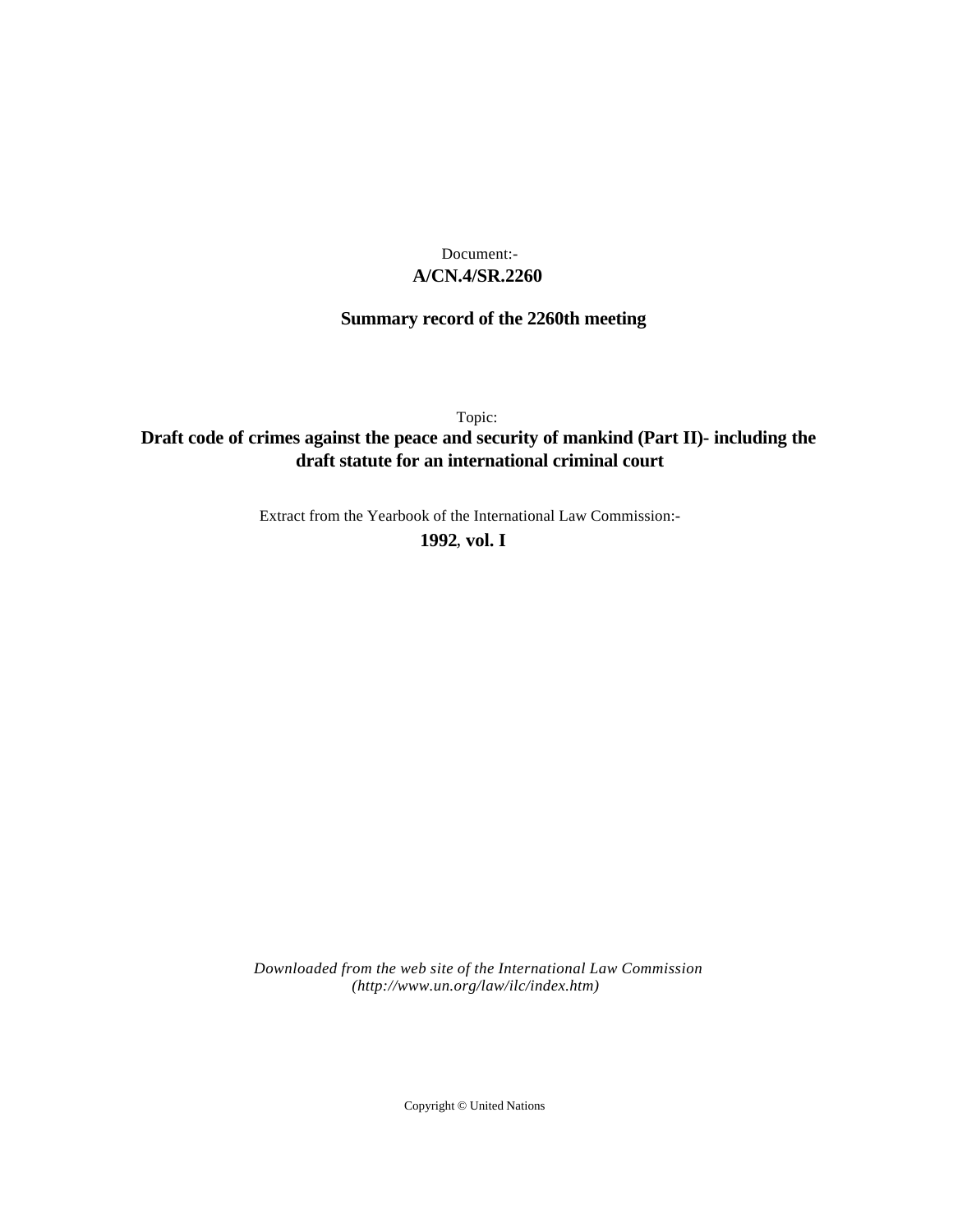would be more practical to have a regime of optional jurisdiction and specific consent by States.

50. Mr. KOROMA, seeking clarification from Mr. Yankov on an earlier remark, asked why he had reverted to customary law in the definition of crimes. Mr. Vereshchetin had said that the draft Code did not draw a distinction between international crime and crimes of an international character, but what would the impact be of making such a distinction? As he understood it, Mr. Vereshchetin had expressed a preference for compulsory jurisdiction for crimes of an international character.

51. Mr. VERESHCHETIN said that there was a need to distinguish between two categories of crimes containing international elements. The first category was that of international crimes, for which States were always responsible, especially crimes against the peace and security of mankind. In addition, there was a second category of crimes containing international elements, which he would call crimes of an international character, and which usually were not linked to the political actions of States. He had in mind all crimes dealt with under specific existing conventions, for example drug trafficking, the seizure of aircraft or international terrorism. If the Commission sought to draw a distinction between jurisdiction for international crimes and for crimes of an international character, a problem arose in that the Code had not yet been adopted. Therefore, the Commission should not wait until the problems associated with the Code had been resolved; it should discuss the jurisdiction with regard to crimes of an international character as set forth in existing international conventions. The court should have compulsory jurisdiction for international crimes, whereas it should have optional jurisdiction for crimes of an international character. That would supplement existing procedures for prosecuting criminals under existing conventions. There must be a guarantee that in no circumstances would crimes go unpunished.

*The meeting rose at 1.05 p.m.*

## **2260th MEETING**

*Thursday, 14 May 1992, at 10.05 a.m.*

## *Chairman:* Mr. Christian TOMUSCHAT

*Present:* Mr. Al-Baharna, Mr. Calero Rodrigues, Mr. Crawford, Mr. de Saram, Mr. Fomba, Mr. Giiney, Mr. Idris, Mr. Kabatsi, Mr. Koroma, Mr. Kusuma-Atmadja, Mr. Mahiou, Mr. Mikulka, Mr. Pambou-Tchivounda, Mr. Pellet, Mr. Razafindralambo, Mr. Robinson, Mr. Rosenstock, Mr. Shi, Mr. Szekely, Mr. Thiam, Mr. Vereshchetin, Mr. Villagran Kramer, Mr. Yamada, Mr. Yankov.

**Draft Code of Crimes against the Peace and Security of Mankind<sup>1</sup>**  *(continued)* **(A/CN.4/442,<sup>2</sup> A/CN.4/ L.469, sect. C, A/CN.4/L.471, A/CN.4/L.475 and Rev.l)**

## [Agenda item 3]

TENTH REPORT OF THE SPECIAL RAPPORTEUR *{continued)*

### POSSIBLE ESTABLISHMENT OF AN INTERNATIONAL CRIMINAL JURISDICTION *(continued)*

1. Mr. PAMBOU-TCHIVOUNDA said that the questions of the applicable law and the jurisdiction of the court *ratione materiae,* discussed at the beginning of part two of the report (A/CN.4/442), were closely associated with the jurisdictional function of the mechanism for the implementation of the Code, even if that mechanism might also have to implement other conventions, whether existing or to be adopted.

2. The idea of achieving peace through the rule of law in international relations, which had been present in so many minds during the period between the two World Wars, would thus take shape and the supremacy of the future court would be reflected in the fact that there would be no possibility of appealing against its decisions. Those decisions would therefore be extremely serious and could not be taken by just any mechanism. Deciding, on the basis of the law, the fate of someone who had committed a serious breach of morality and international law was a measure to create a healthier society, the implementation of which would depend on the quality of the means employed: hence the need for a careful definition of the crimes to be punished and the rules to be applied for that purpose.

3. In his tenth report, the Special Rapporteur proposed two alternatives for a possible draft provision on the law to be applied;<sup>3</sup> the first was generic and the second more descriptive. He would not comment on those texts, which had already been discussed by many speakers. In his view, moreover, the point was not so much to choose between the alternatives as to combine them in a single text, the introduction to which would be alternative A, while alternative B, which would make the Code the primary source of the applicable law, would also list its other constituent elements. The provision might read: "The court (or the tribunal) shall apply international criminal law as established by the Code of Crimes, conventions, custom, general principles, judicial decisions and teachings and, where appropriate, internal law.'

4. The list of sources of the applicable law had been extensively criticized both as to its principle and as to its content and attention had rightly been drawn to the gaps in the text, which did not mention General Assembly resolutions or Security Council decisions. He had doubts, however, about the suggestion that references to custom, judicial decisions, teachings and, above all, internal law should be deleted. That enumeration probably

3 For text, see 2254th meeting, para. 3.

<sup>&</sup>lt;sup>1</sup> For text of the draft articles provisionally adopted on first reading, see *Yearbook... 1991,* vol. II (Part Two), chap. IV.

<sup>2</sup> Reproduced in *Yearbook... 1992,* vol. II (Part One).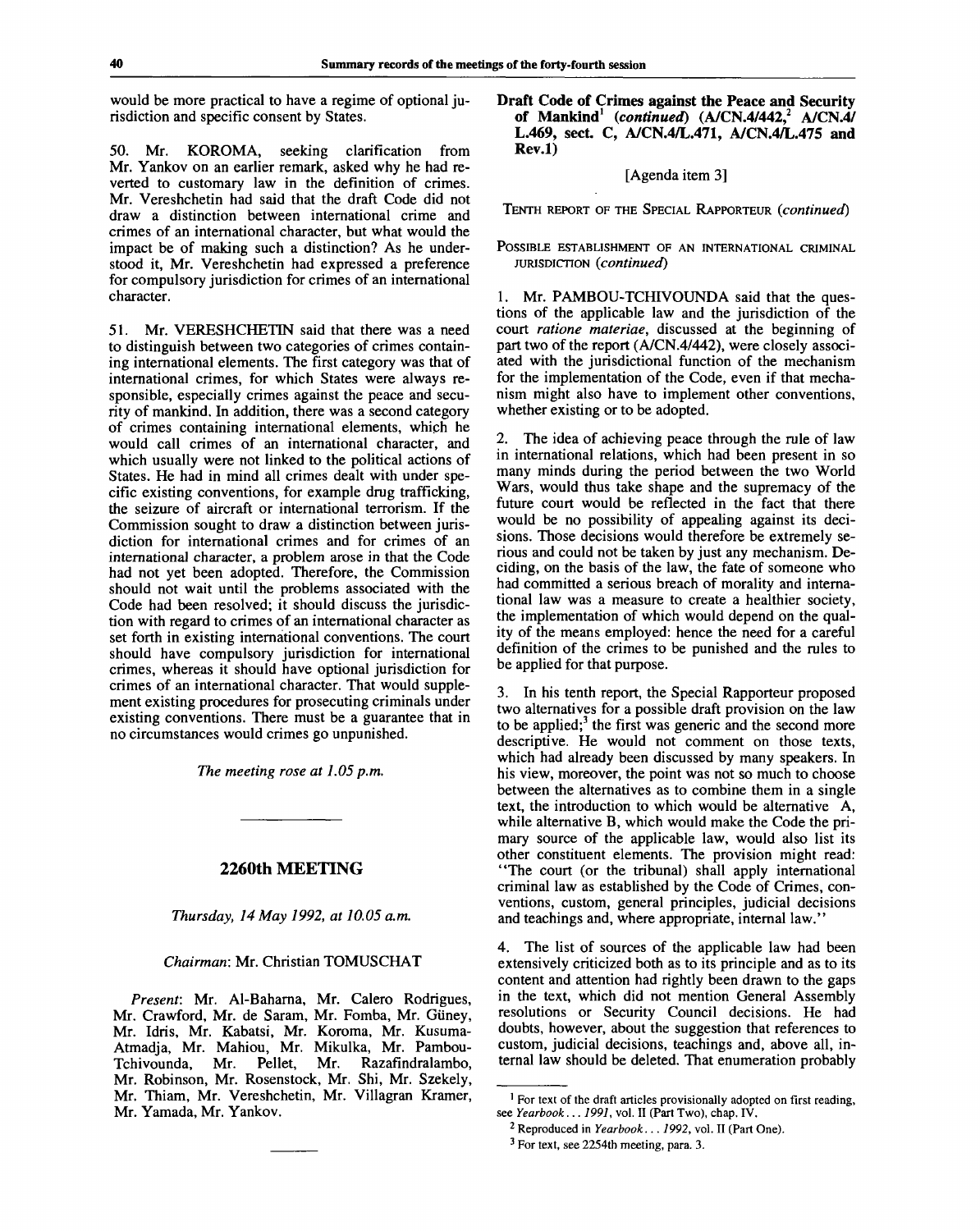did seem like a mixture which would be inconsistent with the *nullum crimen sine lege* rule, but it must not be overlooked that, in the tenth report, the concept of the applicable law covered both substantive law and procedural law. As shown by the reference to the general principles of criminal law, the report adopted a general approach to the concept of the applicable law.

5. It would be a mistake not to recognize that the role of international custom and internal law served that purpose as well because that would limit the specific functions of the criminal court judge in sentencing an individual or individuals who had been found guilty. Both internal law and custom had a key role to play in that regard, not in determining that a punishable act had been committed, but in establishing responsibility and deciding which penalty was to be imposed. The members of the court, who would be chosen on the basis of their experience, would be guided—perhaps even without realizing it—by the legal system of which they were the product.

6. With regard to jurisdiction, the possible draft provision<sup>4</sup> had been designed to take account of a dual regime: paragraph 1 assigned a major role to the principle of general and compulsory jurisdiction, while paragraph 2 embodied the principle of optional or ad hoc jurisdiction. In the implementation of that dual regime, however, the jurisdiction of the court or, in other words, its ability to fulfil the mission of creating a healthier society for which it had been established, seemed to depend on the will of States and, in particular, the State in whose territory the crime had been committed. The provision's design seemed to be faulty in two ways: in terms of law and in terms of logic. In terms of law, it was faulty because taking cognizance should not be confused with jurisdiction (paragraph 2 seemed to place more emphasis on taking cognizance than on jurisdiction); it was also faulty in terms of logic because the question of jurisdiction came before that of cognizance. The question of jurisdiction depended on the nature of the punishable act. How then could the jurisdiction of a criminal court be subject to the will of one State, which would be free at any time to call that option into question? That was the proposed system's weak point and it should be remedied before the Commission went any further in its study of the question of jurisdiction. In so doing, the Commission would realize that the principle of a dual regime should either be restricted or abandoned and it would question whether discriminatory treatment could be allowed in the implementation of the Code.

7. In his view, the Code should serve as a point of departure; it should be specifically referred to and the exclusive jurisdiction of the court or the "trial mechanism" should be provided for on the basis of the crimes defined in the Code. The list in paragraph 1 would then no longer serve any purpose. Subordinating the authority of the court to the attitude of the General Assembly or the Security Council towards a de facto situation in which the United Nations could not punish those responsible without running the risk of endangering its own existence would be tantamount to denying the court its character of an institution that was independent of the United Nations system and responsible for safeguarding international public order.

8. Mr. THIAM (Special Rapporteur) said that the words "The general principles of criminal law recognized by the United Nations" in subparagraph  $(c)$ of alternative B of the draft provision on the law to be applied should be replaced by the words "The general principles of law recognized by the community of nations", as in article 15, paragraph 2, of the International Covenant on Civil and Political Rights.

9. Mr. VILLAGRAN KRAMER said that Latin American lawyers had held an exchange of views on the establishment of an international court during which they had questioned whether the course of world events would have been the same if an international criminal court had existed in the 1970s or the 1980s. In the 1990s, if Iraq had suffered total defeat and had surrendered unconditionally, as the Axis Powers had done in 1945, would the countries which had participated in Operation Desert Storm have set up a Niirnberg-type tribunal? If so, what would have been the applicable law? It was recognized that, while the Niirnberg experience had been entirely positive in political terms, it had not been entirely satisfactory in legal terms. That was why the international community had, ever since, entertained the idea of establishing a court that would prevent the victors from acting unilaterally and ensure that the vanquished were not always the only ones to be tried.

10. As matters now stood, if the Commission stopped dealing only with aggression and started looking into crimes such as drug trafficking or the recruitment of mercenaries, it would find that it would not be so difficult to establish an international court. From that point of view, aggression and intervention should stop being the focus of legal experts' attention.

11. On the question of aggression, however, there was one important preliminary issue, namely, the determination of the crime by the Security Council. In that connection, writers on law had made it sufficiently clear that it was a State, not an individual, that was found guilty of aggression and that, when the Security Council exercised its powers under Chapter VII of the Charter of the United Nations—for example, to apply sanctions or decide on collective action against a State—it did so on the basis of the conduct of that State. A finding by the Security Council acting under Chapter VIII of the Charter or by the competent organ of a regional organization of aggression against a State could thus have consequences before a court, whether national or international. It would therefore be interesting to see what effect the existence of an international court might have on the function of the Security Council to make such a determination, since the Council would then have to assess the nature of the act of aggression and the judicial implications of its finding.

12. With regard to the jurisdiction of the court, he said that, as a lawyer, he was inclined to be in favour of compulsory jurisdiction, but, from a political point of view, he could see the advantages of optional jurisdiction. He nevertheless submitted the following problem for the Commission's consideration: what would happen if the perpetrator of an international crime who was a national of a State not party to the instrument establishing the international criminal court asked to be brought before that

**Ibid., para. 4.**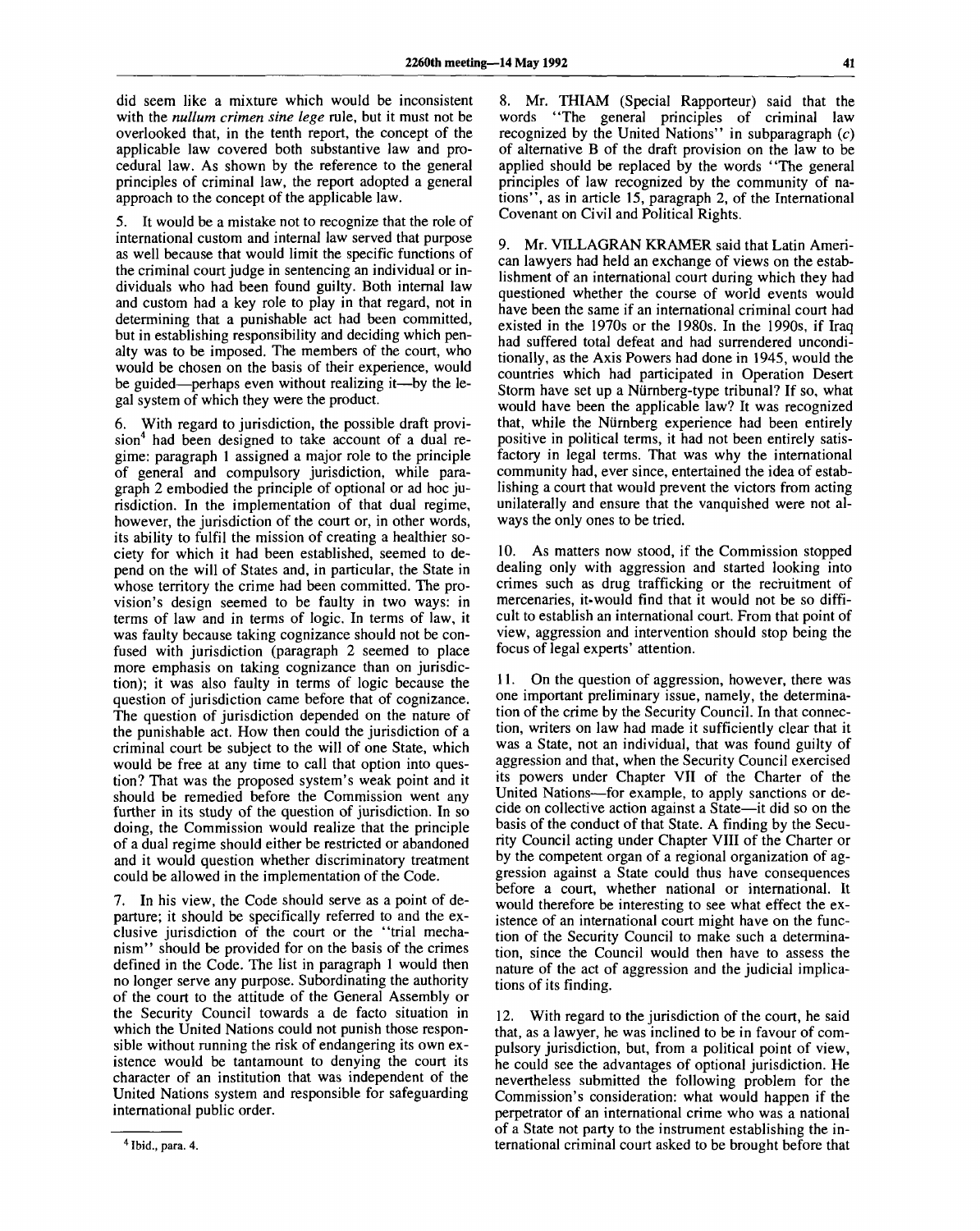court because he had no confidence in the impartiality of justice in his own country?

13. The discussion on the applicable law had been very useful. Now that the Commission was about to modernize the law, it must once and for all go beyond ideas that had been valid at the time of the establishment of PCIJ and learn a lesson from research and legal thinking on the law to be applied by international courts. There could be no disagreement among the members of the Commission on treaties and the general principles of law: the positive law enshrined in treaties was obviously appropriate in the present context, as were the traditional principles of criminal law, such as the principle of respect for procedural guarantees. As to internal law, there was every reason to believe that the members of an international court would not fail to look to it for the general principles of criminal law that would be applicable. Such a link with internal law should not worry the Commission. Moreover, the court might have to apply internal law in the case of related offences committed in connection with the crimes specifically within its jurisdiction and governed by international law. As far as custom was concerned, he agreed with Mr. Calero Rodrigues (2258th meeting) that lawyers had demonstrated its role to be less important than had been believed and that there was no need to place too much emphasis on that source of law. With regard to judicial decisions and teachings, he shared the views already expressed.

14. Turning to the question of the crimes listed in paragraph 1 of the possible draft provision on jurisdiction, he recalled that the United Nations tended to adopt a special convention for every type of crime and that, whenever the authors of one of those conventions asked whether the crime in question was a crime both in internal law and in international law, they left the door open for the implementation of their text by an international court. That would, however, in no way prevent the instrument establishing an international criminal court from somehow specifying the crimes whose alleged perpetrators would be brought before the court, whether or not those crimes were already covered by an international convention. In the Special Rapporteur's view, it was essential to do so.

15. In conclusion, he requested clarifications concerning the mandate of the working group that was to be set up. Whatever mandate was decided, he considered it essential that the text to be submitted to the General Assembly should be final or close to it, should clearly indicate the main aspects of the proposed international criminal court and should specify the crimes which would come within its jurisdiction.

16. The CHAIRMAN said that the working group's mandate would be carefully defined.

17. Mr. ROBINSON said that the law to be applied depended on whether an instrument such as the Code would be the basis for the court's jurisdiction. If so, the law to be applied would be defined by that instrument, although it might be useful to add a reference to customary international law, assuming that it was not incompatible with the instrument in question. For example, article 293 of the United Nations Convention on the Law of the Sea provided that the court or tribunal having jurisdiction was to ".. . apply [the] Convention and other rules of international law not incompatible with [the] Convention."

18. It would, however, seem clear that the court must apply international law in its two constituent elements: conventional treaty law, namely, the relevant international conventions, including, but not limited to, conventions dealing with crimes under international law, and customary international law, as derived from the practice of States and as was applicable in a particular case, which would be more relevant to other aspects of the court's work than to the identification of acts. It was to be hoped that the final text would include both elements.

19. With regard to alternative A of the possible draft provision, he considered that, although the term "international criminal law" was used in the United Nations and other bodies, it was an overstatement about an area of law that was still in embryo. In fact, the international criminal court would be called on to apply international law based purely and simply on conventional law and customary international law.

20. He did not like the reference to "national law" either because that concept raised doctrinal and even metaphysical difficulties about the monist or dualist nature of international law. If the court applied national law, it would do so at the direction of international law and not as an independent area of law. He therefore proposed that alternative A should be redrafted to read: "The court shall apply international law, comprising international conventions and international custom as evidence of a practice accepted as law''.

21. Turning to alternative B, he said that, although he took the view that the sources of the law to be applied were confined to international conventions and international custom, he was in favour of proceeding from the general to the particular. With regard to subparagraph *(a),* he agreed that the court would apply international conventions, but he was not sure that it would apply only conventions relating to the prosecution and prevention of crimes under international law. In taking its decisions, it might well also have to refer, and not just in a tangential manner, to conventions dealing with other matters and conclusions drawn from an analysis of other conventions might even be an important part of its *ratio decidendi.* It would therefore be enough to state that the court applied international conventions.

22. Concerning subparagraph *(b),* he noted that, unlike other members, the idea that the court applied international custom held no terrors for him. As had already been said, criminal law required certainty and express written provisions, no doubt because the liberty of the individual was at stake. Two points must be made on that matter, however. First, regardless of the regime established for the court, the scope of customary law would be relatively small, since, for the most part at any rate, the constituent elements of international crimes would be defined in the Code or in international conventions. Not that that ruled out custom, but it would not play as significant a role as others appeared to have anticipated. Secondly, it was difficult to see how international custom as evidence of a practice accepted as law provided a less secure basis in international criminal law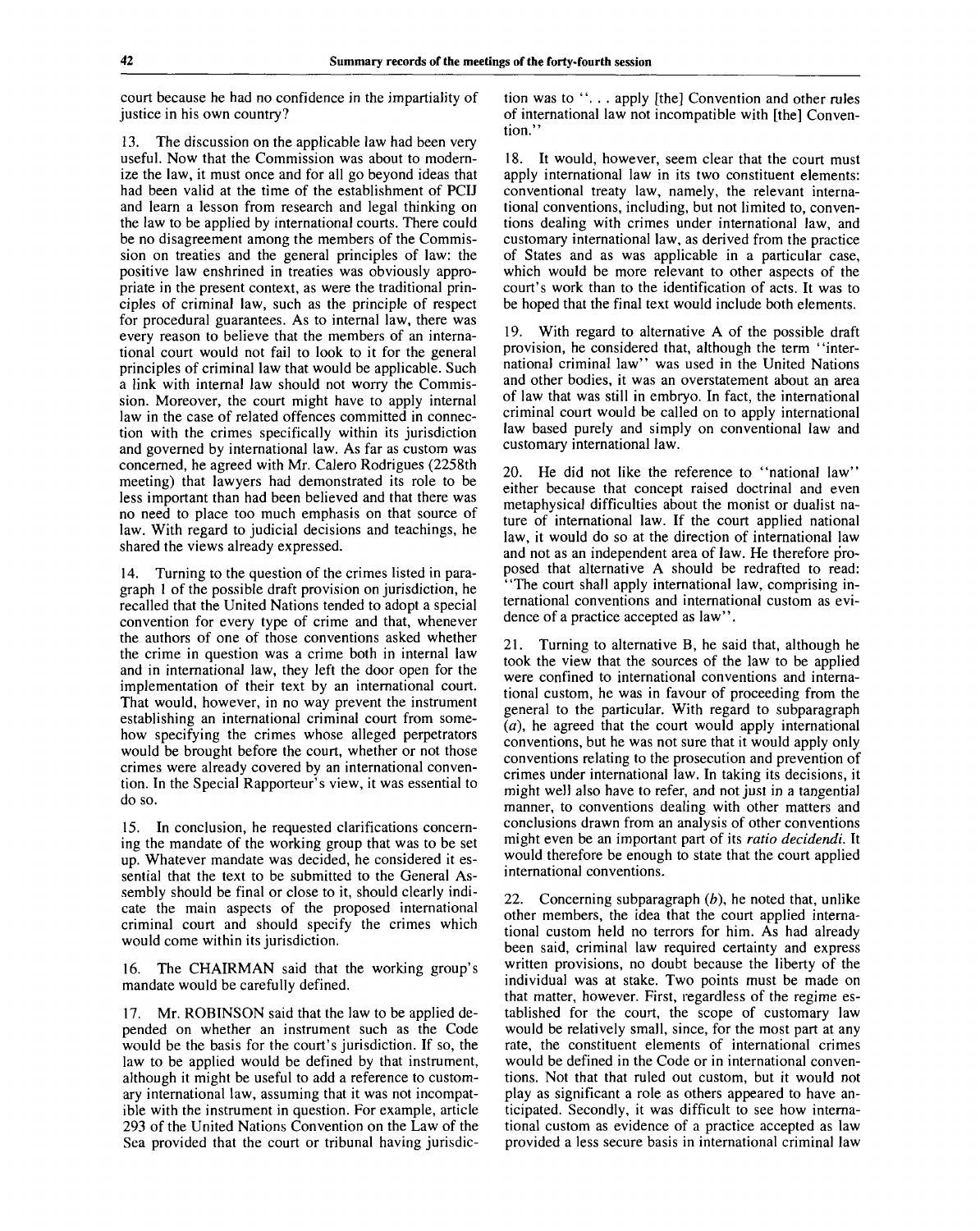than in other areas of law. It might be that custom as evidence of a practice accepted as law was more difficult to establish, but that did not answer the fundamental question whether it should be applicable. Moreover, the application of customary law would often give rise to rules that protected the accused.

23. He regarded subparagraph  $(c)$ , whether in the form originally proposed or as subsequently amended by the Special Rapporteur, as inconsistent. Any general principle of criminal law recognized by the international community, for example, the principle *nullum crimen sine lege,* would qualify as a rule of customary international law.

24. He agreed with those members of the Commission who were in favour of the deletion of subparagraph *(d)* and he had already explained why he also favoured the deletion of subparagraph *(e).* He proposed that alternative B should be amended to read:

"The court shall apply:

*(a)* International conventions;

*(b)* International custom as evidence of a practice accepted as law."

25. He preferred the regime of compulsory and exclusive jurisdiction for all international crimes of a serious nature. He took compulsory jurisdiction, as opposed to optional jurisdiction, to mean that, if a State accepted the statute of the international criminal court, it automatically accepted its jurisdiction for those crimes. His understanding of exclusive jurisdiction was that the international criminal court alone had jurisdiction under its statute for the crimes specified therein, in contradistinction to a system of concurrent jurisdiction, in which the court as well as States had jurisdiction for certain crimes under the statute. It was in that sense that compulsory and exclusive jurisdiction represented an ideal to be attained. If that was not possible because of political reality, however, he could accept a system in which the court had compulsory and exclusive jurisdiction for certain carefully defined crimes, whereas jurisdiction for other crimes would depend on the consent of the States concerned following acceptance of the court's statute.

26. In any event, he was against a system of concurrent jurisdiction, whether in the sense that the court as well as States had jurisdiction for the same crimes or in the sense in which, for a particular crime, the State was competent for the investigation and the court for the prosecution. Such a system would only lead to confusion and would not preserve national sovereignty. He was therefore happy that the Special Rapporteur had not suggested anything of the sort, although paragraph 2 of the draft provision on jurisdiction of the court *ratione materiae* was not perfectly clear on that point.

27. He would have preferred a longer list for the crimes enumerated in paragraph 1 of the draft provision on jurisdiction.

28. He also wondered how the jurisdiction of the international criminal court could be reconciled with the jurisdiction that States had for crimes under many international conventions, in particular with regard to

extradition and mutual legal assistance. How were the States parties to those conventions to be released from their obligations under those conventions? For example, of the five crimes listed in paragraph 1, four were governed by conventions that gave individual States the right to try offenders. That raised the question of the application of successive treaties relating to the same subject-matter, which was dealt with in article 30 of the Vienna Convention on the Law of Treaties. Would the regime of the international criminal court supersede that of the conventions? Would States parties to those conventions be willing to surrender their jurisdictional rights under those instruments to the international criminal court? Under the typical treaties dealing with the punishment of an international crime, a State party that had jurisdiction for the crime was entitled to apply for the offender's extradition if he had not been prosecuted by the State in whose territory he was currently found. Clearly, a regime requiring the State in whose territory the offender was found to hand him over and confer jurisdiction on an international court for trial would be incompatible with the right of other States parties that had established jurisdiction for that offence to require his extradition for trial in their territory. Was that situation dealt with under article 30 of the Vienna Convention on the Law of Treaties? Could those treaties establishing a regime for the prosecution and punishment of international crimes be said to have the same subject-matter as a treaty establishing an international criminal court? There could, of course, be a provision that, for States parties to both sets of treaties, the new treaty regime establishing an -international criminal court took precedence over the many instruments dealing with the prosecution of international crimes. But that would not be appropriate, since it was not the whole regime of those treaties that was at issue, but only that part dealing with the prosecution and extradition of offenders.

29. Those questions could not all be answered at the present stage, but the new regime obviously had to be reconciled with the regime established under the various international conventions, especially since, whatever the regime adopted for the identification of crimes for which the international court would have jurisdiction, more than half of such crimes would come from existing international conventions.

30. With regard to paragraph 2 of the draft provision, there needed to be further discussion of the criteria for identifying those States that could confer jurisdiction on the court (optional jurisdiction). As it stood, the provision appeared to contain cumulative references to both criteria: the criterion of the State in whose territory the crime was alleged to have been committed and the criterion of the State that had been the victim or whose nationals had been the victims of the crime. It would seem that both criteria must be satisfied before jurisdiction could be conferred. Usually, a State party to an international convention dealing with the prosecution of a crime had jurisdiction when the crime had been committed in its territory or when the offender was found in its territory: the Convention for the Suppression of Unlawful Seizure of Aircraft and the Convention for the Suppression of Unlawful Acts against the Safety of Civil Aviation had never gone beyond that point. On the other hand, later instruments provided that any State party that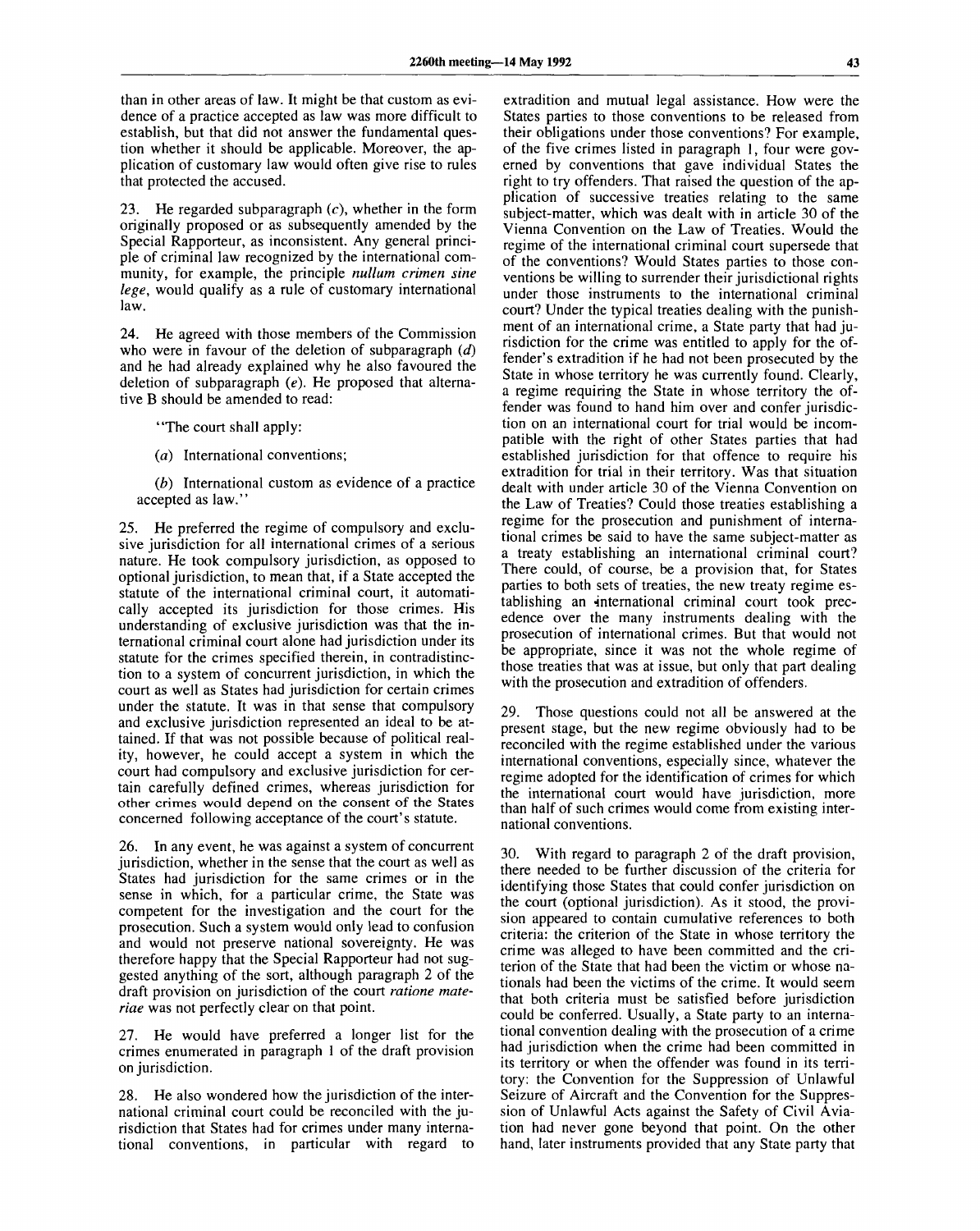had established its jurisdiction for the crime on any one basis was entitled to exercise its criminal jurisdiction over the offender or, in other words, to put him on trial.

31. His first reaction was to question the cumulative nature of the two criteria in paragraph 2 and to ask whether they should not be separate, with either of them being applicable. Upon reflection, however, he saw merit in the Special Rapporteur's approach. Both the State in whose territory the crime had been committed and the victim State should have a say in deciding whether to confer jurisdiction on the court. Furthermore, he had difficulty accepting the victim State as the sole criterion, which was not present in earlier international conventions: that was a difficult concept and it was open to abuse. Requiring that it exist alongside the criterion of the territorial State before jurisdiction could be conferred was therefore appropriate and his only doubt was whether the criterion of the State in whose territory the alleged perpetrator of the crime was found should not also be retained.

32. Lastly, although it might be premature to discuss ways of reconciling the jurisdiction of the international criminal court and that of the Security Council with regard to aggression, he expressed an interest in the distinction drawn by Mr. Bowett (2258th meeting) and endorsed by Mr. Villagran Kramer between a determination by the Security Council, which was necessarily related to the conduct of States, and the judgements of the court, which concerned individuals. He would welcome any solution that took account of political realities while ensuring the independence, prestige and respectability of the court.

33. Mr. FOMBA said that, in his view, the answer to the question of the law to be applied and the jurisdiction of the international criminal court *ratione materiae* lay in the interpretation given to the maxim *nullum crimen, nulla poena sine lege.* The consequences differed according to whether the interpretation was strict or broad.

34. If the maxim was interpreted strictly, formal, or written, law could be perceived behind the word *lex.* Accordingly, the application of the maxim to international criminal law, and hence to the international criminal court, would mean that the crimes and penalties would be laid down in written law, namely, the Code. In other words, inasmuch as crimes against the peace and security of mankind were defined in the Code, the court would have to apply only the Code. The advantage of that would be to reduce, and properly circumscribe, the body of rules to be applied. The word *lex* as understood in the broad sense, on the other hand, could be interpreted as denoting law in general, whether or not it was written. In that case, the body of rules was not simple: it was composite and difficult to determine precisely, and that meant that the court might apply various categories of rights. Having regard to the strict character of criminal law—whether national or international—that solution would be ineffective, in his view, and should therefore be dropped.

35. A strict interpretation of the same maxim was also tantamount to concluding that the court should have jurisdiction only over the crimes defined in the Code, and that such jurisdiction must be exclusive and compulsory.

Yet, there was no unanimity either on the list of crimes set forth in the Code, or on their legal regime or the sensitive issue of the surrender of the sovereign jurisdiction of States in criminal matters.

36. Did that mean that, according to the relentless logic of the maxim, the Commission must propose that the court should apply "the Code, the whole Code and nothing but the Code<sup>7</sup> on an exclusive and compulsory basis? If so, should the Code not be reviewed for the purpose of making it less rigorous, particularly by reducing the list of crimes to the lowest possible common denominator? Above all, how was the compulsory accession of States to be achieved?

37. Would it not be preferable to depart from that logic and to show more modesty and also more realism by recommending flexible solutions which, without losing sight of the future, would take account of current political realities and offer some chance of guaranteeing a minimum of efficiency in the prevention of crimes against the peace and security of mankind? As he had not thought the matter through completely, if that were indeed possible, he could not provide an entirely satisfactory answer to those questions. However, he supported the judicious proposals made by certain members of the Commission and, in particular, by Mr. Mahiou (2259th meeting).

38. Mr. KOROMA said that he did not altogether see what Mr. Robinson had meant when he had referred to a conflict between certain international instruments and the Code. True, the various instruments must be reconciled and the Commission had in fact looked into the matter when it had considered the draft Code on first reading. The question of how that could be achieved remained, however. In the case of the definition of aggression laid down in article 15, paragraph 2, of the draft Code, the Commission had drawn on the Charter of the United Nations itself, as well as on other instruments and on General Assembly resolutions. In that connection, he would remind members that the Niirnberg Tribunal had applied all the international instruments of the times and that those who had been brought before it had known that, under the terms of those instruments, their activities had been unlawful. The draft Code itself was, as he saw it, one way in which the various instruments on the subject were reconciled and he did not think that there was any real risk of conflict.

39. He would like to have some clarification about Mr. Villagran Kramer's question on the relationship between the future international criminal court and the Security Council, having regard to the most recent resolution adopted by the Security Council with respect to Libya.<sup>5</sup> Although the Security Council was supposed to judge solely the conduct of States, it had in that case requested a State to hand over two of its nationals so that they could be tried; according to the assumption adopted thus far, that would, precisely, come within the jurisdiction of the court.

40. Mr. ROBINSON said that, whatever approach the Commission took and whether or not it incorporated in

<sup>&</sup>lt;sup>5</sup> Security Council resolution 748 (1992) of 31 March 1992.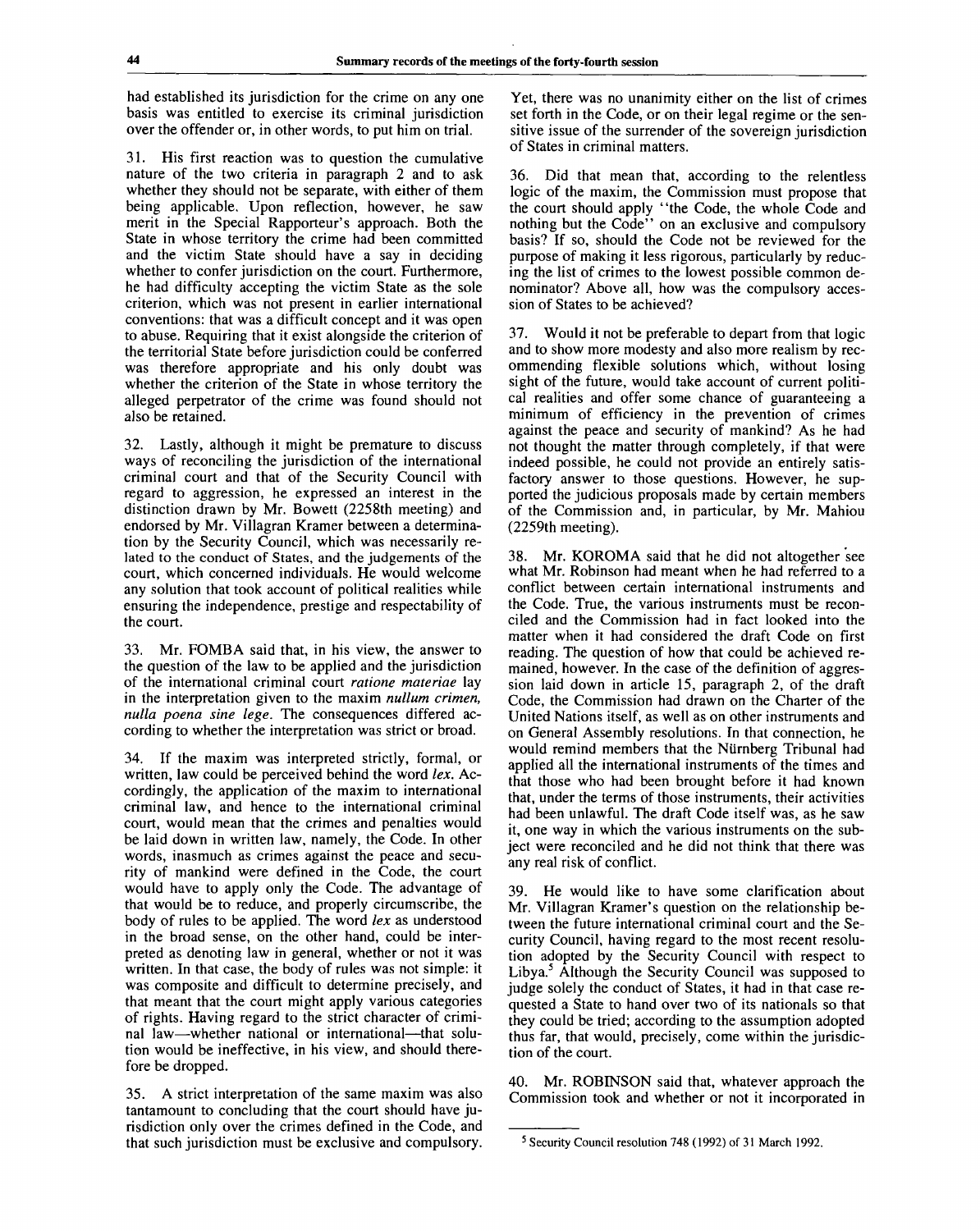the Code all the provisions of the various international instruments, so that the Code would provide the source of the law to be applied, there would still be a risk of conflict, not so much from the point of view of the accused as from that of the State which considered that it had the right to prosecute. All States parties to those instruments, other than the State which surrendered the particular individual to the international court, had the right, under those instruments, to insist on the extradition of that individual so that it could try him. That was where the conflict arose and that was why he had suggested that a provision should be added to the draft Code to the effect that the new regime would prevail over the other international conventions. So far as he knew, the problem had never been considered in any significant way by the Commission or the Sixth Committee of the General Assembly. The Commission must therefore take up the issue if it really wanted to do useful work.

41. Mr. VILLAGRAN KRAMER said that, in the case of crimes such as aggression or apartheid, the Security Council qualified the conduct of a State and therefore imposed sanctions on that State, whereas, in the case of certain other crimes, the measures taken were directed mainly at individuals. In his view, the measures taken by the Security Council in the case of aggression should not limit the action of the court; quite the contrary, as the decisions of the Security Council were binding on the court, the court must try those responsible for the crime. As to the resolution concerning Libya, in his view, the Security Council had not judged the conduct of a State, but had taken a decision regarding an act of terrorism, which, by its very nature, necessarily had to be attributed to specific individuals; that did not mean that the decision had not been motivated by the fact that the situation could have led to an international conflict. In other cases, too, such as that of Iran, the fact that the Security Council had taken action had not stopped other bodies from considering the matter. Lastly, no provision of the Charter of the United Nations could be interpreted as constituting an obstacle to the action of a court, even following the intervention of the Security Council.

42. Mr. CRAWFORD said that, in his view, no provision added to the Code could prevent the risk of conflict with existing conventions, since it would have no binding effect on third parties. Moreover, under such conventions, States parties would have universal jurisdiction. That was a serious problem and one that would not be easy to solve.

43. Mr. ROBINSON explained that his proposal was that it should be stated clearly that the Code would prevail over other instruments for States which were parties both to the new regime and to existing international conventions.

*The meeting was suspended at 11.30 a.m. and resumed at noon.*

44. Mr. CRAWFORD said he understood that the Special Rapporteur had divided the members of the Commission into two camps: those who were in favour of the establishment of an international criminal court and those who were not. He himself fell into the first of those categories, but that did not mean he did not wish to know more about the nature of the court and what it would do.

45. With regard to the question of the law to be applied, he believed, like Mr. Pellet (2257th meeting) and Mr. Yankov (2259th meeting), that it was essential to specify the crimes that would come within the jurisdiction of the court, independently of any general references to international law or international criminal law. He understood that the proposal to refer to national law had given rise to objections, but that seemed inevitable. Perhaps, if the aim was to give the mechanism to be set up a degree of flexibility, it was even necessary to consider whether the court could apply certain elements of national law as such.

46. The question of jurisdiction *ratione materiae* lay at the heart of the discussion. Yet the draft provision on the subject was, as it stood, unsatisfactory and unworkable, in his view. The first problem related to the choice of crimes over which the court would have exclusive and compulsory jurisdiction. In the first place, the draft provision ran counter to other relevant international conventions such as the Convention on the Prevention and Punishment of the Crime of Genocide, which provided for universal jurisdiction. Secondly, some of the crimes mentioned were precisely those for which submission to an international court would not be appropriate. That was true of aggression and, in particular, of illicit international trafficking in drugs, for many more cases of that kind were heard before national courts in any month than had ever been heard in the whole history of international justice. Mention was also made of the seizure of aircraft, but not of their destruction, and of the kidnapping of diplomats, but not of the killing of diplomats. In the case of diplomats, the conferment of exclusive jurisdiction on the international court would be incompatible with the Convention on the Prevention and Punishment of Crimes against Internationally Protected Persons, including Diplomatic Agents, under the terms of which it was for national courts to prosecute. In any event, in the present or even future, state of international relations, it was inconceivable that there would be an international criminal court vested with exclusive and compulsory jurisdiction, divorced from all prosecuting mechanisms, for such a broad range of crimes. Some members of the Commission, like Mr. Shi (2259th meeting), went so far as to criticize the very idea of such a court because it would be confronted with the following dilemma: either the persons charged would have committed the crime in their private capacity, in which event national jurisdiction would be enough, or they would have committed it on behalf of the State, which would never give them up on behan of the state, which would hever give them up w be prosecured by an international court. Those arguments led him to think that, although the court might have its uses, it certainly could not have exclusive and compulsory jurisdiction. Paragraph 1 of the possible draft provision on jurisdiction was therefore unaccept-<br>able.

47. The regime of optional jurisdiction was an easier solution to envisage, provided that all its aspects were specified. The court would then have jurisdiction in well-defined cases and in accordance with the provisions of international instruments that States themselves were ready to accept. Paragraph 2 of the draft provision, how-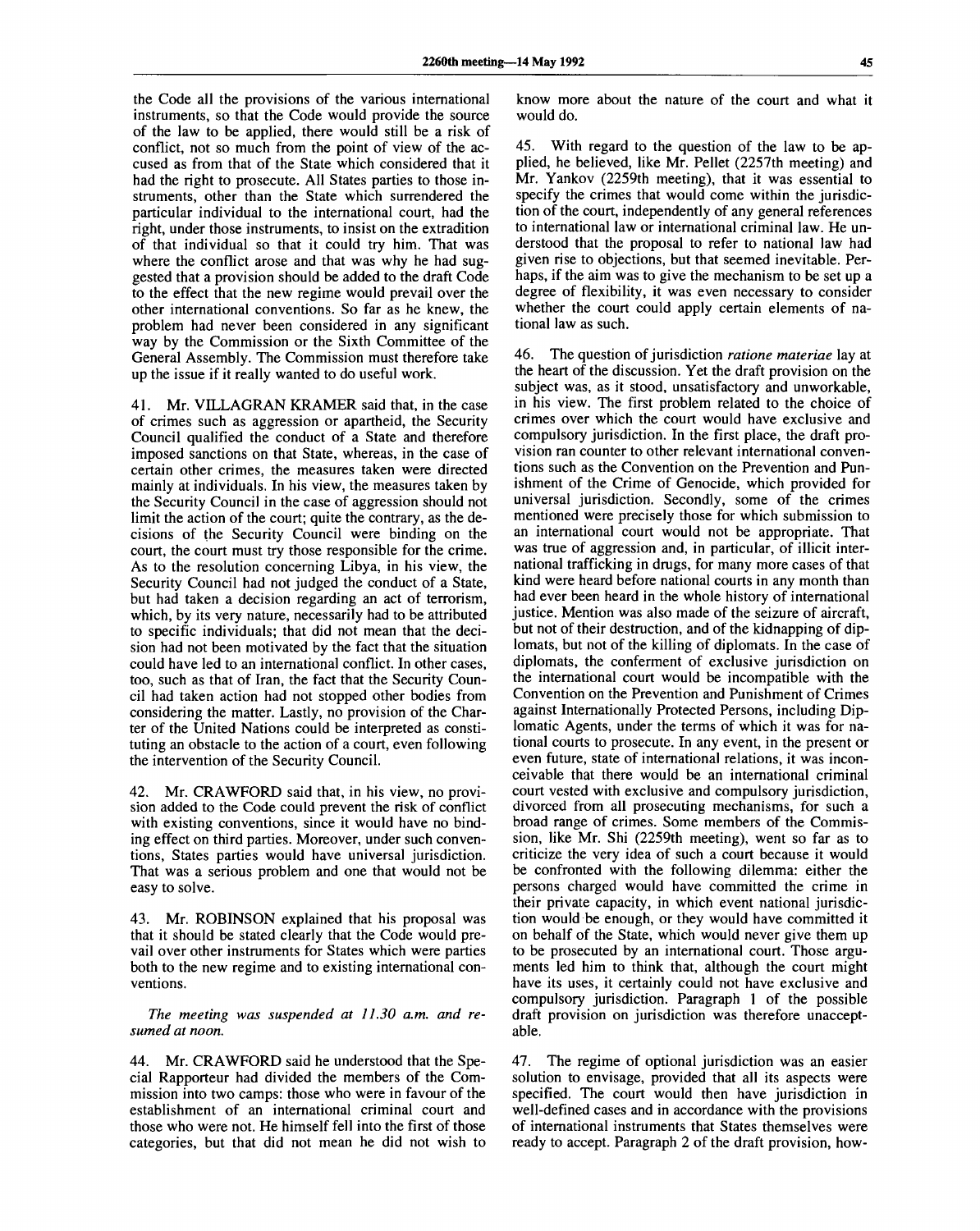ever, did not, first of all, deal with jurisdiction *ratione materiae* as such, but with the precondition for the existence of such jurisdiction. Secondly, it was not expressly tied to the Code or to the treaties in force, so that a State could impose on the international criminal mechanism the obligation to try someone for any crime whatsoever. Thirdly, it placed too much emphasis on the consent of the victim State, which was not necessarily the best placed to rule on the jurisdiction of a court—not to mention that such a solution was unworkable in the case of mass violations. Fourthly, it paid no regard to the State of nationality, when consent was necessary in the case of those countries where criminal jurisdiction was closely associated with nationality. Finally, the draft provision gave the right to a State to bring a case before the court without any control mechanism, which was debatable.

48. As to paragraph 3, he agreed with the view that it was unnecessary. Since the right of appeal did not exist unless it was expressly conferred, there was no reason to exclude it.

49. Mr. GUNEY said that the jurisdiction of the court and jurisdiction in respect of a criminal action were the first two questions raised by the establishment of a criminal court, which, as the Special Rapporteur had noted, enjoyed the support of most of the members of the Commission. In his view, the court should be used only on an ad hoc basis in order to take cognizance of particularly serious and odious crimes.

50. With regard to the applicable law, alternative B proposed by the Special Rapporteur could serve as a basis for discussion. According to that text, the court would apply primarily the international conventions relating to the prosecution and prevention of crimes under international law, the general principles of criminal law recognized by the United Nations and the applicable procedural rules. The application of international custom was, in his view, not to be ruled out entirely, but, for the time being, it would be better not to mention it, as Mr. Rosenstock (2259th meeting) had suggested. It was also not necessary to mention judicial decisions and teachings as means for the determination of rules of law.

51. As to the question of jurisdiction *ratione materiae,* he could not see the need for a list of crimes. Concerning paragraph 2 of the draft provision on that question, he thought that the obligation to hand over to the court the perpetrator of a crime should not be restricted to the State in whose territory the crime had been committed. The obligation should be extended to all States parties to the statute of the court. Lastly, the court should not be bound by the decisions of a political organ when those decisions were concerned solely with inter-State relations.

52. Mr. de SARAM, referring to the Special Rapporteur's review of the trends apparent in the Commission's consideration of the general question of the desirability and feasibility of creating an international criminal court or an international criminal trial jurisdiction, stated that, since the Commission proceeded by way of consensus and it was desirable to secure the widest possible accession of States, the establishment of an international criminal trial mechanism, envisaged as one of the possible options in General Assembly resolution 46/54,

would be preferable to the establishment of a permanent court, which a number of speakers had favoured. In his view, the more realistic and, accordingly, the more appropriate course would be an ad hoc court, not a body in permanent existence: one that would be established by a convention and convened, whenever necessary, under a procedure that was generally acceptable, would ensure against unreasonable usage, and would be sensitive as well to the important concerns of States for matters affecting their sovereignty. That would be the first step in a long and gradual process of establishing an international criminal court and would have the advantage of not disrupting the existing system, which was based in large part on the adequacy of national legal systems and a network of conventions establishing the rules governing extradition. Though it appeared to him to be premature for the Commission, at its present session, to endeavour to reach a definitive conclusion on the issue of permanent status or otherwise; nevertheless much of the preparatory work towards the preparation of an appropriate statute for the court, with alternative provisions, where necessary, for a permanently established body or a body to be convened ad hoc from time to time, when necessary, could begin at the present session of the Commission, together with consideration of the many related questions, such as those raised in part two of the Special Rapporteur's report, that would, of course, need to be resolved in a generally acceptable manner if an international criminal court or an international criminal trial jurisdiction were ever to become a reality.

53. The establishment by the Commission of a working group, for the detailed work necessary and for the preparation of a report and recommendations to the Commission was an eminently sensible course. It would be extremely useful for the Commission and, subsequently, for the Sixth Committee, and would contribute to more orderly and non-repetitive discussions, if the working group and the secretariat could put together a comparative table of the provisions of the principal statutes and draft statutes that existed, though admittedly some selection would have to be made as to what were the most appropriate. It would also be very helpful, though perhaps not possible at the present session of the Commission, if it were possible for the working group and the secretariat to prepare as well an accompanying explanatory note of annotations, in summary and enumerative style, showing the principal positions that had been taken in earlier United Nations' discussions on the various provisions. As he had already noted, many of the comments being made at the current session recalled those already stated in the Commission and the Sixth Committee in earlier discussions in 1990 and 1991 and, indeed, more than a quarter of a century ago, between 1950 and 1953, when the question of establishing an international criminal court pursuant to article VI of the Convention on the Prevention and Punishment of the Crime of Genocide had been raised. Such an annotated comparative table, though its preparation would take time and effort, would serve as a continuing and easily accessible reference document that would help ensure that all delegations in the Sixth Committee were on the same level of awareness in the debate, and thus in a position to participate fully in the determinations to be made on the various and important questions involved.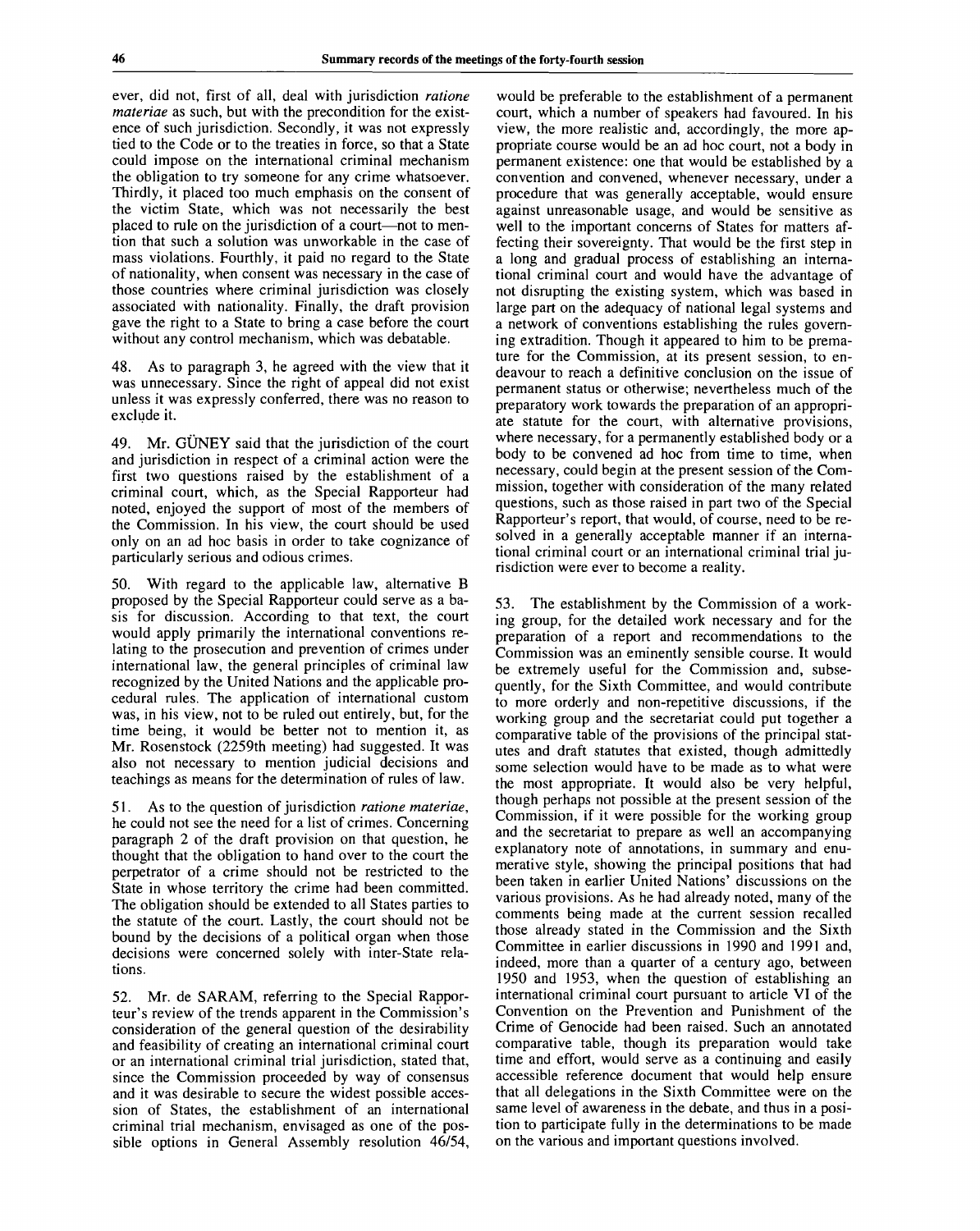54. Very careful consideration would need to be given in the working group to the difficult and sensitive question of the procedures through which an ad hoc court could be convened from time to time in a manner that would prevent unreasonable usage and provide as well for adequate safeguards with respect to the understandable sensitivities of all States on matters relating to their sovereignty. The equally difficult and sensitive question of how the role of the Security Council under the Charter of the United Nations would have to be accommodated would also have to be thought through; such as on the question of the offences in the field of peace and security, and the procedures through which offences in the field of peace and security might be brought within an international criminal trial jurisdiction.

55. A governing consideration in the many determinations that would have to be made in the course of the work of the Commission on the two questions of the substantive law to be applied and jurisdiction, would have to be that any provision the Commission adopted should meet the exacting requirements of criminal law as to greatest possible precision in language. When the provisions adopted on first reading were circulated to Governments, the latter would not fail to submit them to lawyers who had broad experience in the defence of the accused and the technicalities of criminal law and for whom precision in the use of language was crucial.

56. If precision was to be the governing consideration, it seemed to him that, in respect both of jurisdiction and of the law to be applied, the Commission could not escape the necessity of giving very serious consideration to the view that crimes to be covered by the international criminal trial jurisdiction and the law to be applied by that jurisdiction should be only as eventually defined and provided for in the Code and, additionally, in such further instruments, such as, for example, conventions supplementary to the Code that might be concluded from time to time by States specifically to place an additional crime or crimes within the jurisdiction of the international criminal court. The suggestion that the international criminal trial jurisdiction should only cover, or perhaps also cover, crimes identified and described in particular conventions, to be appropriately listed, seemed on first impression to be attractive because it might avoid some of the problems that could arise when considering the question of the offences to be brought within the jurisdiction. Yet, it seemed to him that there was still a difficulty present that made that suggestion somewhat less attractive; namely, that unless a convention was specifically designed for the purpose of placing a crime or crimes within an international criminal trial jurisdiction, there was a very real possibility that the language adopted in a convention might not be as precise as it should be to meet the extraordinary degree of precision required in criminal law.

57. In conclusion, he said that more detailed discussion and the answers to the many questions raised would be greatly facilitated by the report of the working group and still more by the comparative table which he hoped would be prepared.

58. The CHAIRMAN assured Mr. de Saram that his proposal would be taken into consideration.

59. Mr. SZEKELY said that he thought that alternative B of the draft provision on the applicable law was preferable and he would adopt an analytical approach in suggesting amendments to the text, which should list the various international legal instruments characterizing offences as the primary source of international criminal law. In that connection, he had no difficulty in accepting subparagraph *(a),* but he considered that the international conventions dealing with the prosecution and prevention of crimes under international law were not the only relevant ones. There were other international conventions which related to human rights, the right to life, torture or slavery and which were sources of internationally applicable law. He therefore thought that a subparagraph referring to other general or special international conventions defining certain crimes should be added after subparagraph *(a).*

60. The primary sources of law would be listed in the first two subparagraphs and the third subparagraph would list the subsidiary sources that would facilitate the application and interpretation of the primary sources. The third subparagraph might be based on Article 38 of the Statute of ICJ and refer to certain international conventions, whether general or special, such as the Vienna Convention on the Law of Treaties, or to other instruments such as the Principles of international cooperation in the detection, arrest, extradition and punishment of persons guilty of war crimes and crimes against humanity.<sup>6</sup> The text would then continue with the last four paragraphs of alternative B, which referred to international custom, as evidence of a practice accepted as law, the general principles of law and, in particular, criminal law, judicial decisions and teachings of highly qualified publicists of the various nations and, lastly, internal law, where appropriate.

61. He did not intend to repeat what the preceding speakers had said and would therefore refer to the question of jurisdiction *ratione materiae* from the point of view of legal philosophy rather than from the technical point of view. He too found himself hesitating between his inclinations as an international jurist and the need to design a legally viable mechanism. A balance must therefore be struck between the two possible types of aspirations: on the one hand, the hope—perhaps illusory that the international community would agree to recognize the compulsory and exclusive jurisdiction of the future court and, on the other, the establishment of an optional mechanism, which would be fragile, since some States would be parties to it, while others would stick with universal jurisdiction; all of that would actually be a de facto and *de jure* reflection of the inequality of the subjects of such a system of justice and would in the end be subject entirely to the political will of States.

62. More specifically, he agreed with some of the other members that the instrument establishing the court should list the instruments defining the crimes within its jurisdiction, the most important one being the Code. He had misgivings, however, about what would happen in the case of illicit international trafficking in drugs, not only because the court would not be able to deal with the thousands of crimes of that kind that were committed,

<sup>&</sup>lt;sup>6</sup> General Assembly resolution 3074 (XXVIII) of 3 December 1973.